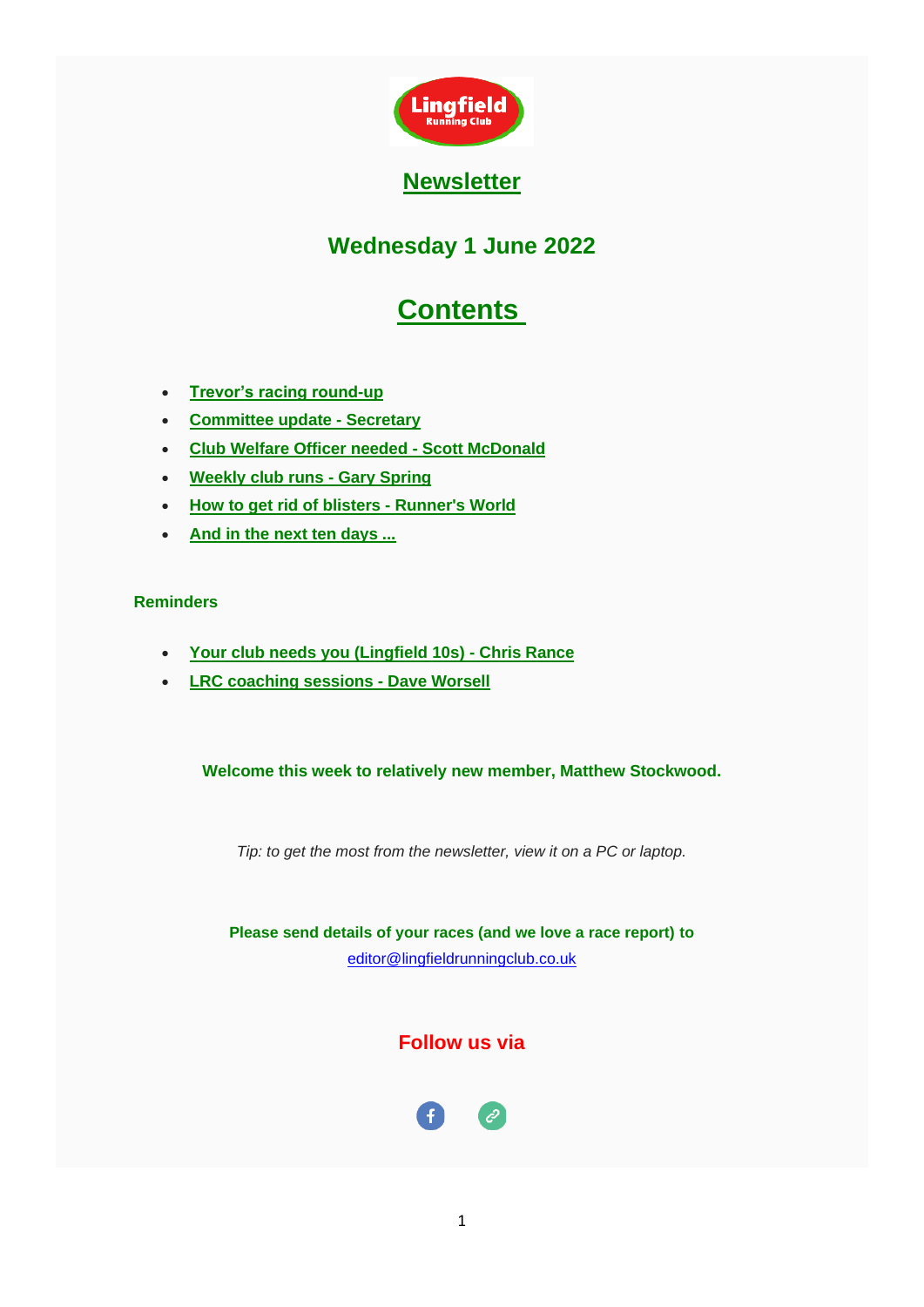

#### **Trevor's Racing Roundup**

<span id="page-1-0"></span>Hello everyone.

Last week was unusual because the Editor had an email (well, several actually) from a reader, pointing out that we had missed a few of her results. So, **Morna Cox,** we need to put the record straight.

Way back in March, Morna completed the Balcombe Bull Run (a tough 7.1km crosscountry run on tracks, public footpaths and lanes). She finished in 98th place of 127 runners in a time of 51.07. The winners were Ben Short in 26.32 and Kirsty Armstrong in 32.55, both course records. Then on  $8<sup>th</sup>$  May, Morna ran the Little Horsted 10k, where she was 29th of 49 finishers in 58.59.

Most recently, Morna finished the Lindfield Village 5k in 100th place in a time of 31.38. This put her ten places in front of **Cat Frantz**, so no wonder she was peeved not to get a mention.

As Morna says, "*I just thought I'd mention it as someone who hasn't even broken into a run since about 1976. I didn't think I was doing too bad!! Amazing that couch to 5k …*.". Yes, great running, Morna.

And so, on to the last week.

Last Saturday morning we had another strong turnout at parkrun with 30 runners taking part, at the following 12 locations: East Grinstead (17), Brighton & Hove (1), Dulwich (1), Ifield Mill Pond (2), Oxford (1), Portrush (1), Rothay Park (1), Roundshaw Downs (1), Squerryes Winery (1), Sutcliffe (1), Tilgate (2), and Whitstable (1).

Congratulations to **Dan Celani**, first at Brighton and Hove, and also to **Tom Seller** and **Steven Price**, first and third to finish at East Grinstead. All our runners' details are listed below.

On Wednesday 25 May, three members turned out for their second claim club, Saints and Sinners. This event was the Chichester Runners Trundle View near Goodwood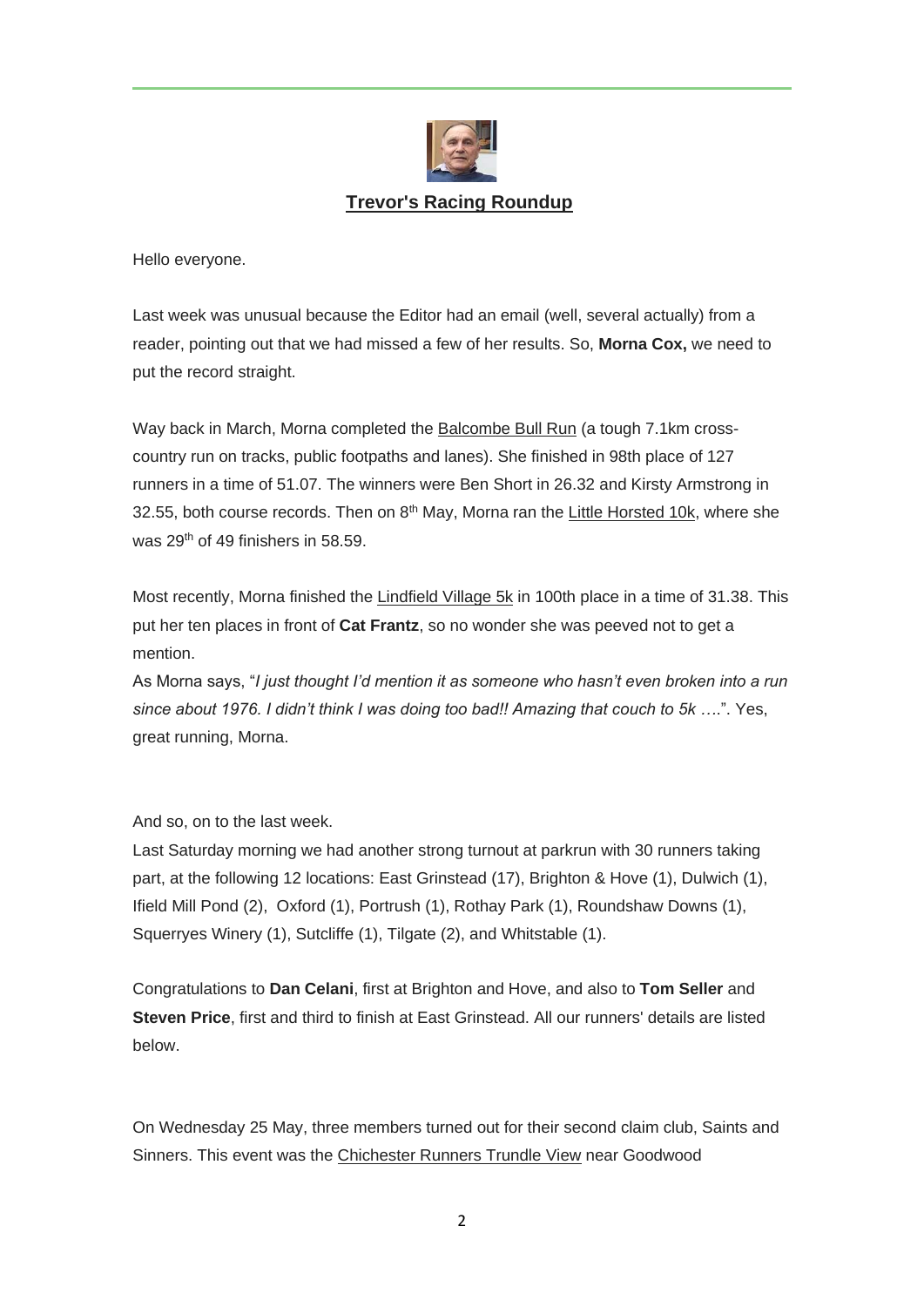Racecourse, part of the West Sussex Fun Run League. There were 282 finishers over the approx. five mile course.

88 41:30 **Ian Greenaway** 190 49:58 **Isla Greenaway** 245 58:41 **Theresa Donohue** Well run, all of you.

**Ian Greenaway** was also one of the Saints and Sinners team that ran the South Downs 100-mile relay race last Saturday. This is an invitation only event, for teams of six, run over 18 legs from Beachy Head to Chilcomb, nr. Winchester. There is a 14-hour time limit for completing the race.

As far as I know, there was only one member running as a Lingfield runner at the weekend, and that was **Simon Moore** on Sunday. He took part in his first Ultra event, the UK Ultra 50k from Falmer to Eastbourne. Mostly following the route of the South Downs Way apart from a short diversion round the Long Man of Wilmington. Simon finished in 11th place from 129 runners (and was the first V50) in a time of 4.41.33. That is great running, Simon, well done.

Simon says it was a very well organised event, and local brewery Long Man provided a well earned pint at the finish line. The full results of the race are here: [https://www.ukultra.co.uk/](https://lingfieldrunningclub.us15.list-manage.com/track/click?u=06ee37595aba77e0e81ded734&id=9a905e2b2a&e=7eacd48f96)

Please let myself or the Editor know if we have missed anyone out of our results report. Have fun and enjoy your running. **Trevor** 

| 28-May-22             | 30              | <b>LRC</b> parkrunners |          |           |           |
|-----------------------|-----------------|------------------------|----------|-----------|-----------|
|                       | <b>Position</b> | <b>Name</b>            | Time     | Age grade | PB?       |
| <b>East Grinstead</b> | 1               | Tom SELLER             | 00:18:00 | 72.50%    | <b>PB</b> |
| 111 runners           | 3               | <b>Steven PRICE</b>    | 00:19:54 | 74.71%    |           |
|                       | 7               | Pete HOLMES            | 00:21:37 | 63.15%    | PB        |
|                       | 10              | James KILFIGER         | 00:22:32 | 64.42%    |           |
|                       | 20              | <b>Vernon GIVEN</b>    | 00:24:44 | 59.16%    |           |
|                       | 38              | <b>Nick CHAMPNESS</b>  | 00:27:08 | 52.64%    |           |
|                       | 48              | Matthew STOCKWOOD      | 00:27:55 | 53.67%    | PB        |
|                       | 49              | <b>Steve BRINKLEY</b>  | 00:27:59 | 58.84%    |           |
|                       | 53              | <b>Helen DAVEY</b>     | 00:28:29 | 66.24%    |           |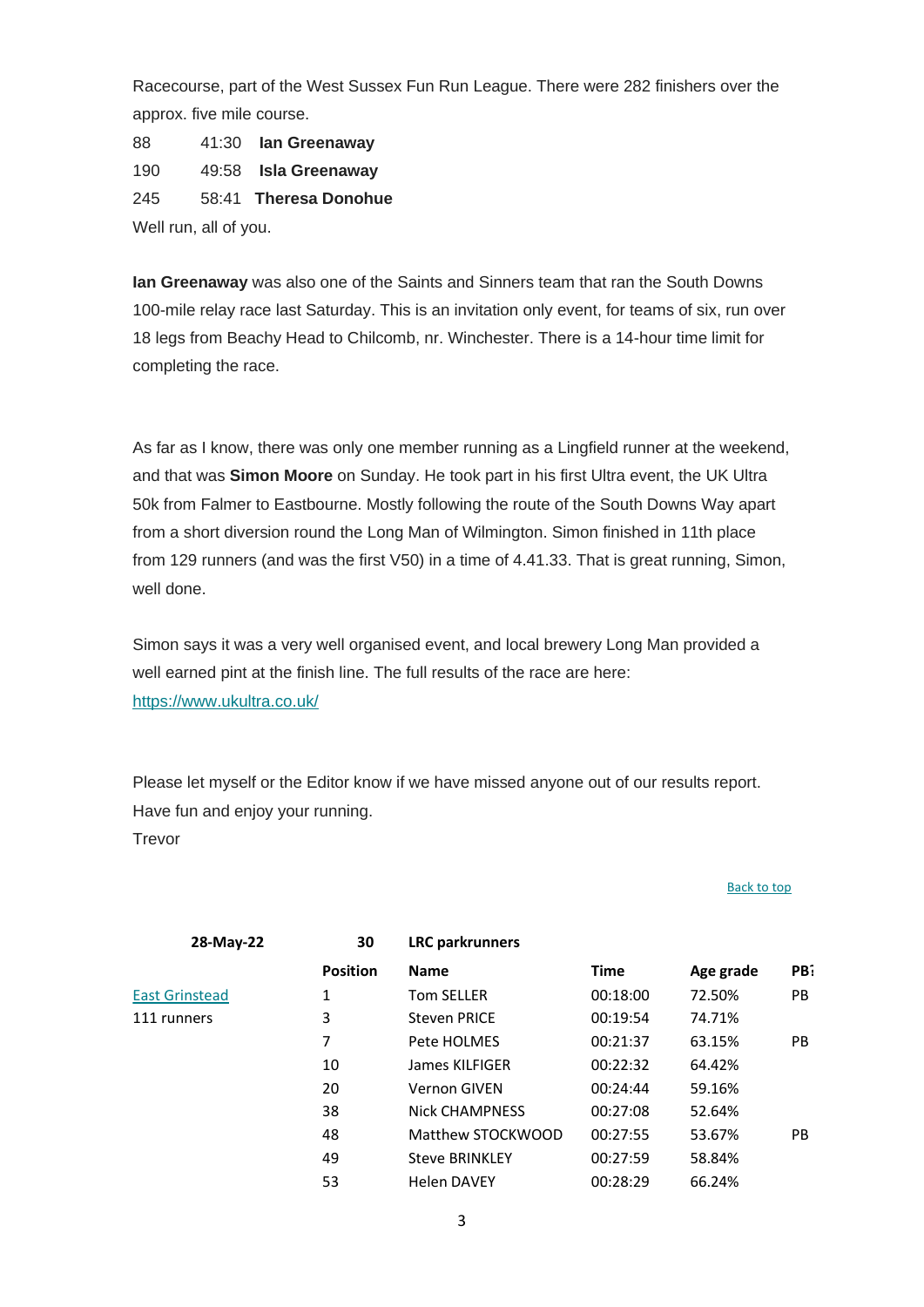|                                           | 68           | Doug BEWLEY         | 00:29:27 | 45.33% |    |
|-------------------------------------------|--------------|---------------------|----------|--------|----|
|                                           | 73           | <b>Steve WARNER</b> | 00:30:19 | 55.85% |    |
|                                           | 90           | Peter PHILLIPS      | 00:33:12 | 51.96% |    |
|                                           | 91           | Donna DE LUCA       | 00:33:19 | 45.92% |    |
|                                           | 92           | Theresa DONOHUE     | 00:33:46 | 52.91% |    |
|                                           | 95           | Sarah FERGUSON      | 00:34:16 | 44.16% | PB |
|                                           | 102          | <b>Tracey WEBB</b>  | 00:42:06 | 38.08% |    |
|                                           | 111          | Sandra ANKERS       | 00:59:46 | 38.51% |    |
| <b>Brighton &amp; Hove</b><br>334 runners | $\mathbf{1}$ | Dan CELANI          | 00:17:46 | 77.95% |    |
| <b>Dulwich</b><br>482 runners             | 58           | David BEALE         | 00:19:23 | 79.28% |    |
| <b>Ifield Mill Pond</b>                   | 35           | Terri SCOTT         | 00:26:39 | 66.17% | PB |
| 85 runners                                | 62           | Kath GARRIDO        | 00:31:02 | 76.75% |    |
| Oxford<br>281 runners                     | 153          | Sue GARNER          | 00:27:07 | 89.43% |    |
| Portrush<br>191 runners                   | 80           | <b>Chris RANCE</b>  | 00:26:22 | 55.94% |    |
| <b>Rothay Park</b><br>111 runners         | 15           | James WILLIS        | 00:21:59 | 64.52% |    |
| <b>Roundshaw Downs</b><br>136 runners     | 34           | George ENGLISH      | 00:25:19 | 68.14% |    |
| <b>Squerryes Winery</b><br>142 runners    | 118          | Carole BARNES       | 00:32:26 | 65.42% | PB |
| <b>Sutcliffe</b><br>193 runners           | 66           | Maggie STATHAM      | 00:24:54 | 86.55% |    |
| <b>Tilgate</b>                            | 51           | Luke DAVIS          | 00:23:09 | 58.96% |    |
| 320 runners                               | 168          | David WATKINS       | 00:30:01 | 53.41% |    |
| Whitstable<br>301 runners                 | 97           | David NOTTIDGE      | 00:26:12 | 64.63% |    |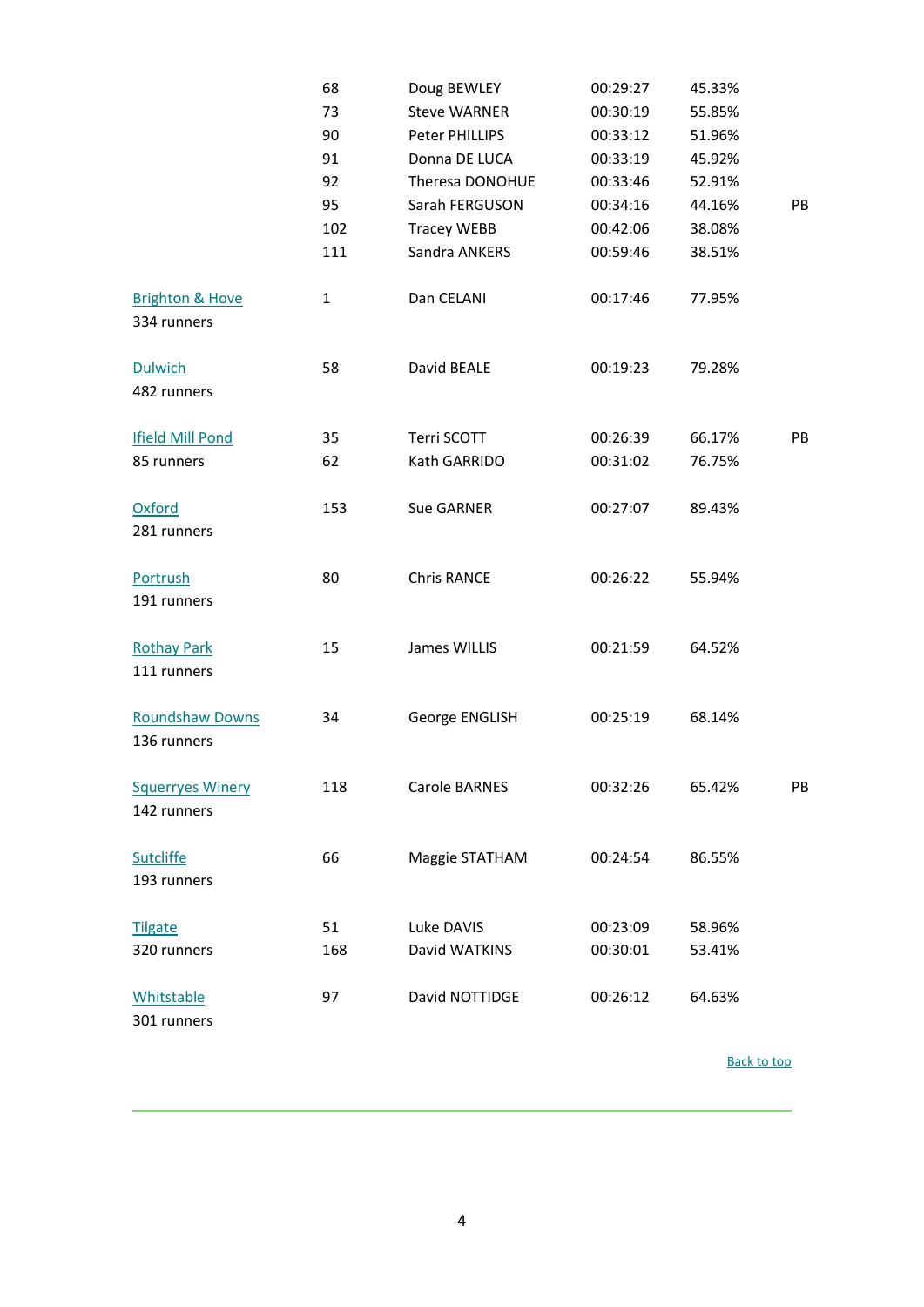### **Committee update**

#### **Graeme Bennett**

<span id="page-4-0"></span>Just to let you know that the minutes of the [Annual General Meeting](https://lingfieldrunningclub.us15.list-manage.com/track/click?u=06ee37595aba77e0e81ded734&id=509617e41c&e=7eacd48f96) on 21st April, and the [committee meeting](https://lingfieldrunningclub.us15.list-manage.com/track/click?u=06ee37595aba77e0e81ded734&id=d646e86860&e=7eacd48f96) of 26 May are now on the club website for your information.

The next committee meeting is set for 23 June.

[Back to top](#page-0-0)

# **Club Welfare Officer vacancy Scott McDonald**

<span id="page-4-1"></span>English Athletics policy is that each club should have two welfare officers to support club members. If interested in this important club role, please [contact me](mailto:chair@lingfieldrunningclub.co.uk) to discuss further.

# **The Role of a Club Welfare Officer**



While safeguarding is the responsibility of everyone within the club (led by the whole committee), having a club welfare officer (or officers) ensures the club has a dedicated person with the primary responsibility for managing and reporting concerns about children or adults at risk. As a club we don't have child members but occasionally members' children join us for the odd club race.

The welfare officer gives members a trained and trusted person to speak to about a concern, either within the club or at times outside athletics. The welfare officer is the lead person who has the right skills and knowledge to manage any concern raised in an appropriate way. They will know how to deal with concerns in a way that wouldn't hamper an investigation. Their responsibility will be to ensure the right information is shared with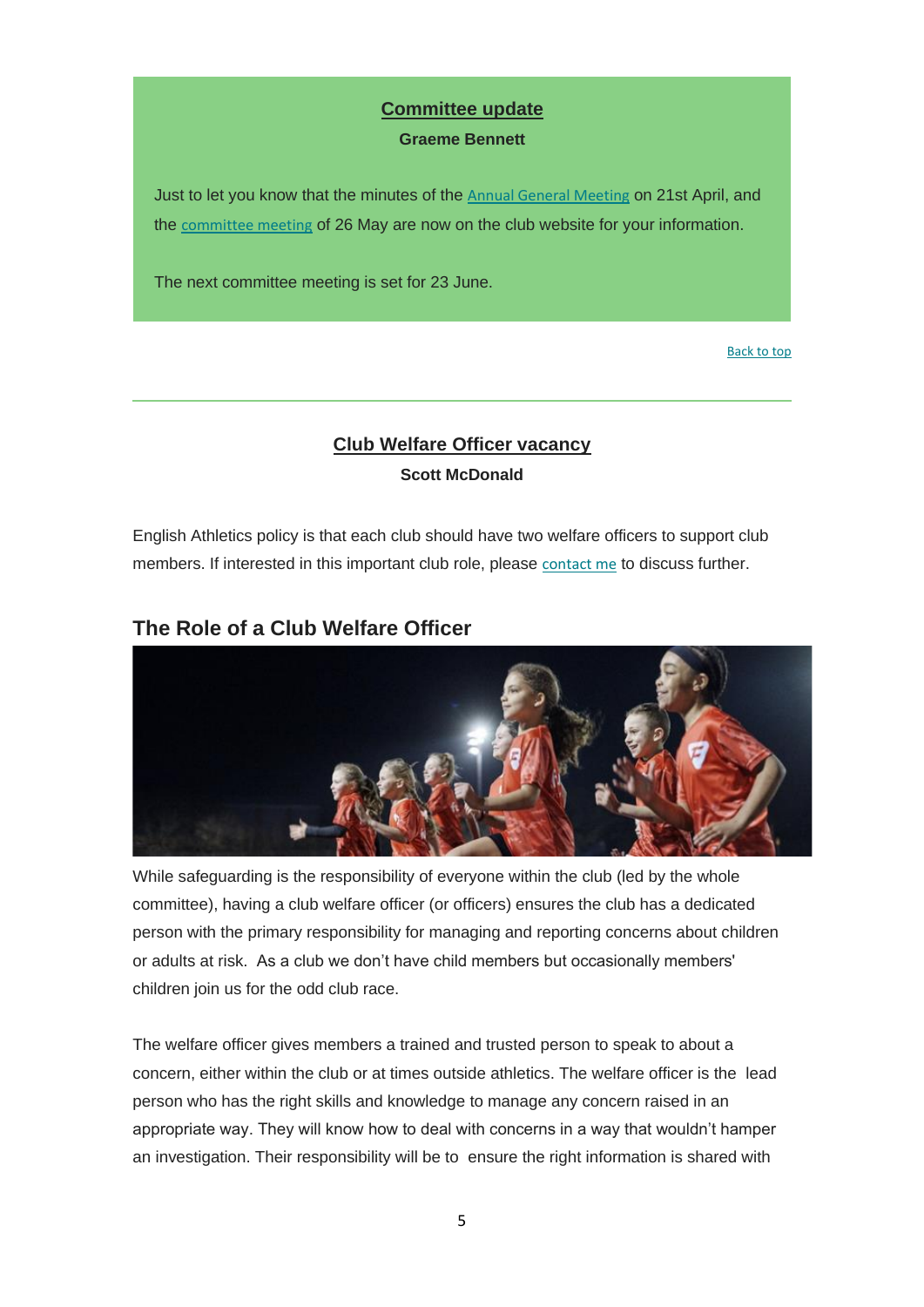the right people at the right time.

By completing training provided by England Athletics and understanding the policies and procedures set out by UK Athletics, clubs can be confident that their welfare officers have the right level of knowledge for the role. This includes how to raise a concern and who to speak to within the sport.

# **Steps to becoming a Welfare Officer**

Welfare officers should complete the following four steps to ensure they are best placed to be effective in their role;

- 1. Receive DBS clearance from UK Athletics every three years.
- 2. Register as the club welfare officer on the myAthletics portal.
- 3. Complete the online 'Safeguarding in Athletics' module every three years.
- 4. Attend a 'Time to Listen' course every three years.

\*\*\*\*\*\*\*\*\*\*\*\*\*\*\*\*\*\*\*\*\*\*\*\*\*\*\*\*\*\*\*\*\*\*\*\*\*\*\*\*\*\*\*\*\*\*\*\*\*\*\*\*\*\*\*\*\*\*\*\*\*\*

The role of welfare officer falls nicely in line with my current club role of Mental Well-being Officer.

I became club chair in April 2021, and I also volunteered to become the Club Mental Wellbeing officer. This seemed the sensible thing for me to do following a long career in Police and Ambulance service where I often helped people in need. I also completed a three month course in mental well-being. It doesn't make me an expert or medical practitioner but I am willing to listen to others and help people in need. Please visit English Athletics site for more information.

During my time as the club Mental Well-being officer, it has given me a sense of pride to listen to a few people, make that phone call or send an email to ensure someone was ok. Please contact me if you want to discuss more.

<span id="page-5-0"></span>Best wishes, Scott

[Back to top](#page-0-0)

### **Weekly club runs & races**

**Gary Spring**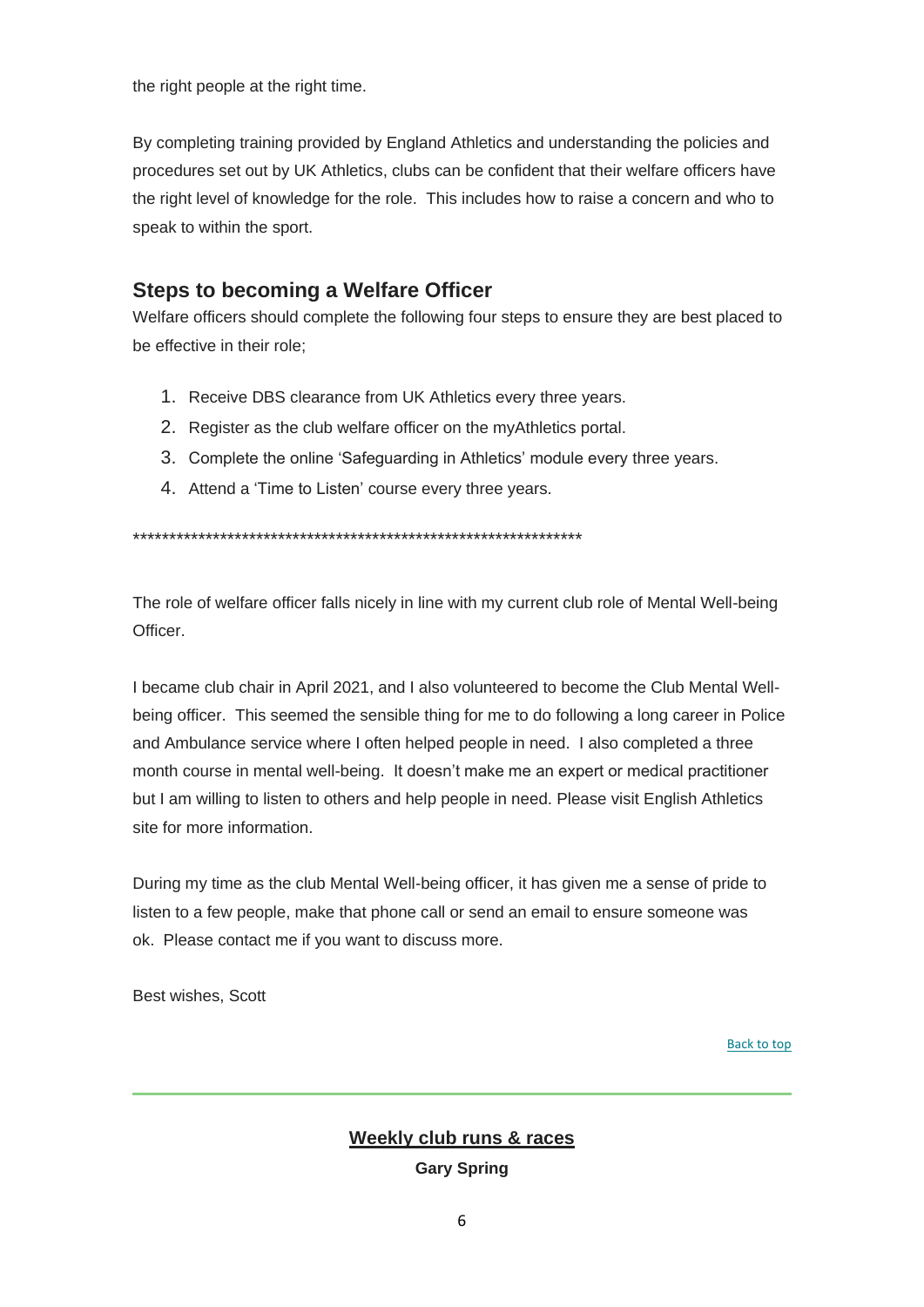### **Club Run, Thursday, 2nd June**

Please note the morning times for the Thursday run this week, related to Queen's Platinum Jubilee. There is no planned evening run this Thursday.

There will be two organised runs available.

- 1. The first run starts from the club at 8:00am, led by Tom Cartledge;
- 2. The second run starts from the club at 9:00am, led by Kevin Reeve.

The 8:00am run will be a longer distance than normal, between 14 to 16 miles cross country. The route will head out towards Dry Hill and Edenbridge returning via the airstrips towards St Piers. The pace will be an approximate 10 minute per mile.

The 9.00am run will be more local to Lingfield and will be between 5 to 6 miles.

### **Summer Series Race 2 Tuesday, 7th June**

Next Tuesday will be the second of the four race series, that was the May Races

#### **NOTE 1:**

The race requires volunteers, to act as course marshals and time-keepers, in order to provide a safe run, with timed results. If anyone is not planning to run and available that evening to help, please contact me at [membershipsecretary@lingfieldrunningclub.co.uk](mailto:membershipsecretary@lingfieldrunningclub.co.uk) or speak to me at one of the club runs before that date.

#### **NOTE 2:**

The last race made us aware that we need a better way of tracking if or when someone drops out of the race, or accidently goes off the route. The plan is to provide all the course marshals with a list of the runners, with their bib ID, so these can be ticked off as they pass the marshal. It would therefore be a big help if you can let me know if you plan to run this race, ahead of race day. If you are undecided, please still sign up. It is much easier to cross someone off the list than add them at the last minute. You can either email me at [membershipsecretary@lingfieldrunningclub.co.uk](mailto:membershipsecretary@lingfieldrunningclub.co.uk) or add a comment to my Facebook post about this race (which will get posted on Friday, so it has not got too buried by other posts by Tuesday).

#### **Race Information**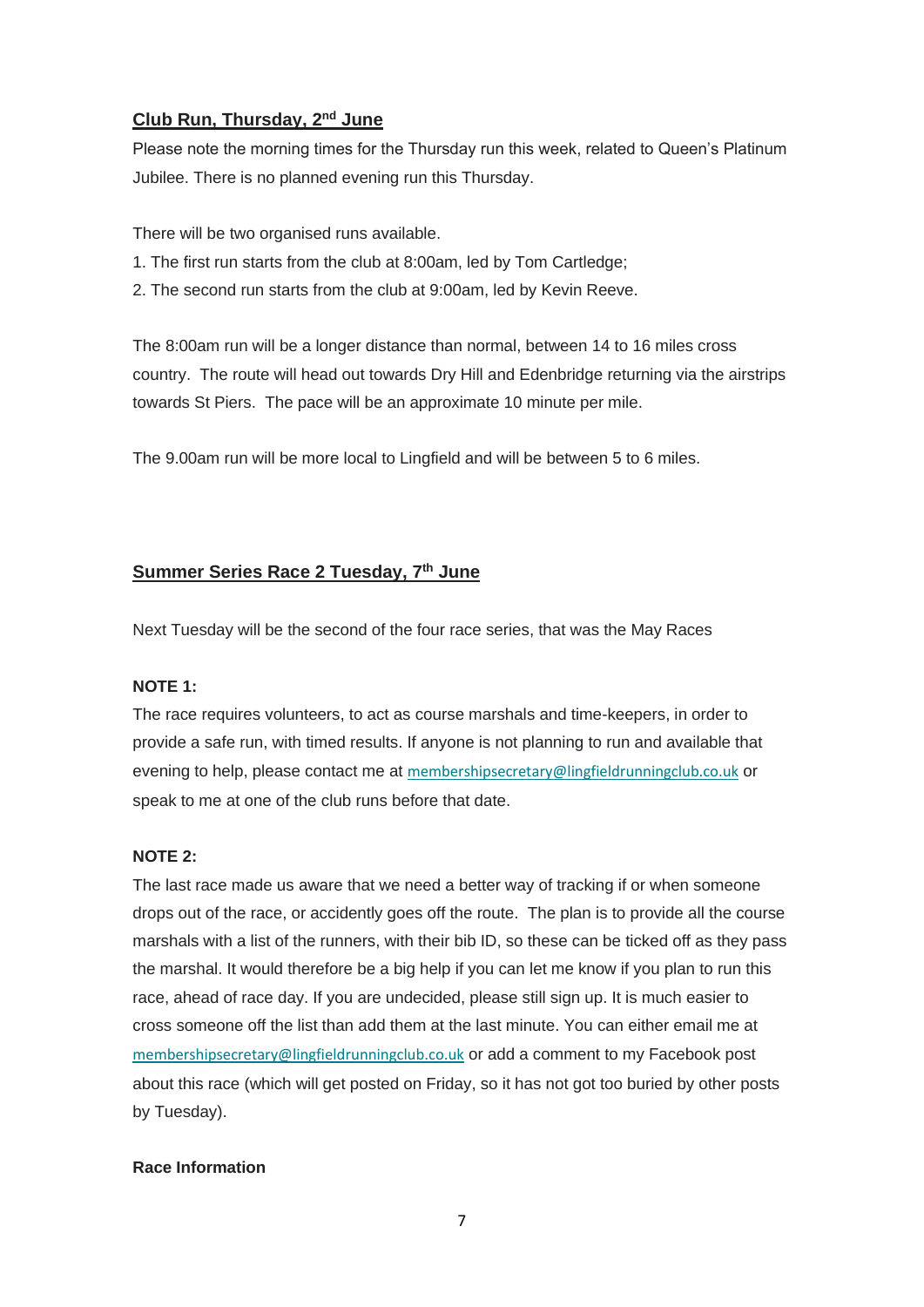The race route is 4.4 miles (just over 7km), with an option of a 5.5km route for anyone not wanting to do the actual race. The routes are shown on the club website Homepage Click on this link to see the maps. [https://lingfieldrunningclub.co.uk/route-maps/](https://lingfieldrunningclub.us15.list-manage.com/track/click?u=06ee37595aba77e0e81ded734&id=009c0fafe9&e=7eacd48f96) (look for 'June Race 2' in the list of maps).

The race starts the usual place on Racecourse road, opposite the racecourse. If you are driving to the event, please park at the Victoria Club and jog down to the start. If you have a bib ID, please bring it. One will be supplied at the start if you don't.

It is a handicap start, with the first runners planned to go off soon after 7:00pm. I expect a maximum of about 24 minutes between first and last starter, based on the range of pace in the previous race.

There will be a prize for the first finisher, plus spot prizes for randomly-selected finish places.

### **June Pub Run, Tuesday 21st June**

For information, June's Pub Run will be on Tuesday, 21<sup>st</sup> June, starting at The Bell, Outwood. More information to follow, nearer the time.

#### **…and if you fancy an easier club run with more opportunity to have a chat…**

I want to publicise the great job that Simon Elliott is doing, providing gentler, shorter runs on the Club evenings and weekends.

Simon leads a separate run from the usual organised club run. If you are finding that the 5 to 6 mile club runs, on Tuesdays and Thursdays, are currently more than you wish to do, then I recommend you consider running with Simon. If this type of run interests you, please come along on a club night, a bit earlier than usual, say 6:45pm, to meet up with Simon and his group. Alternatively send me an email

([membershipsecretary@lingfieldrunningclub.co.uk](mailto:membershipsecretary@lingfieldrunningclub.co.uk)) with your mobile phone number and I will pass this onto Simon.

There is a WhatsApp used by Simon's group, that you can join.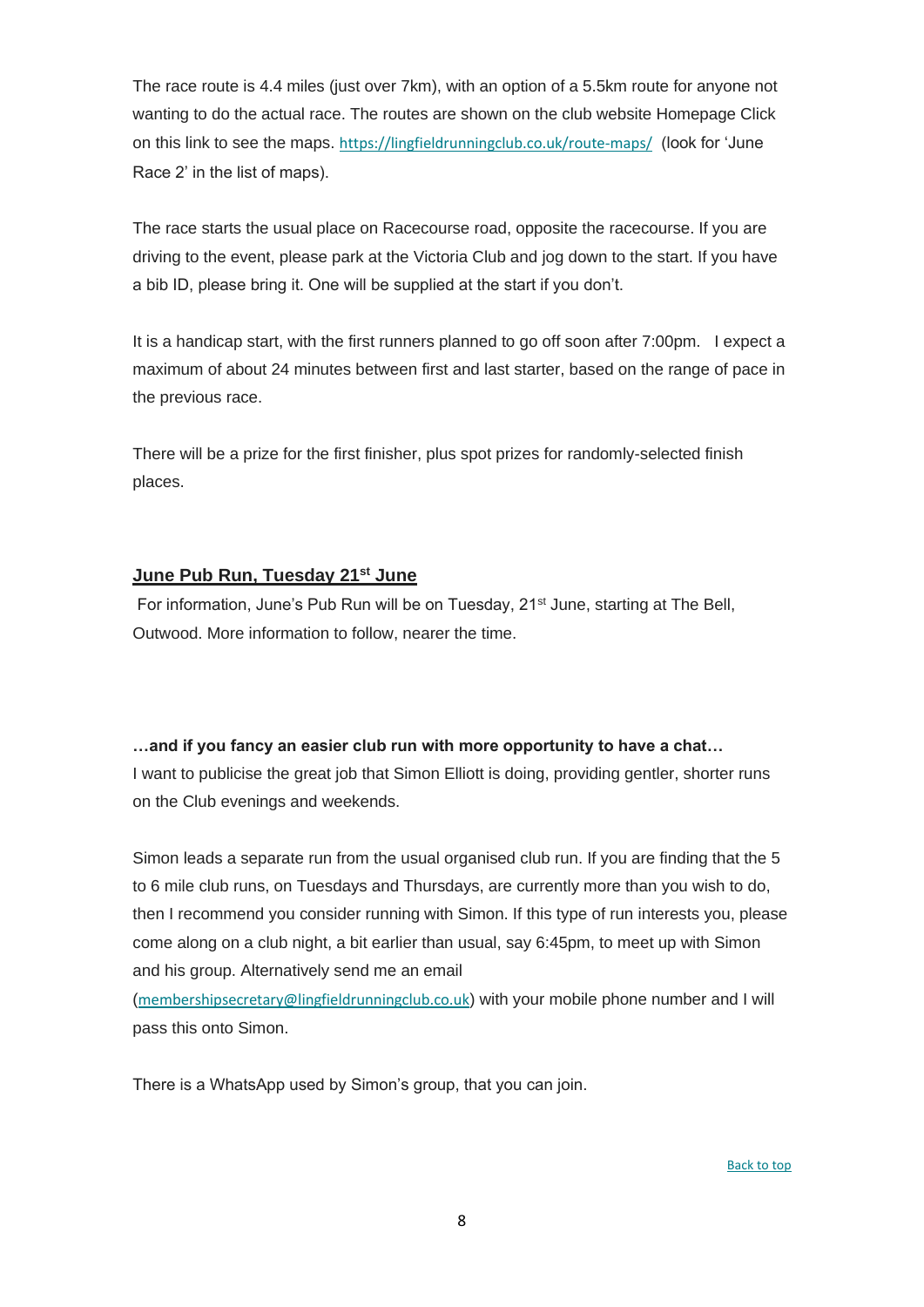<span id="page-8-0"></span>

A runner's guide to avoiding and treating our old enemy: the blister

[Back to top](#page-0-0)

# **And over the next ten days ....**

**Editor** 

<span id="page-8-1"></span>Highlighting events in the club [race calendar](https://lingfieldrunningclub.us15.list-manage.com/track/click?u=06ee37595aba77e0e81ded734&id=ebf51d979d&e=7eacd48f96) for the next ten days.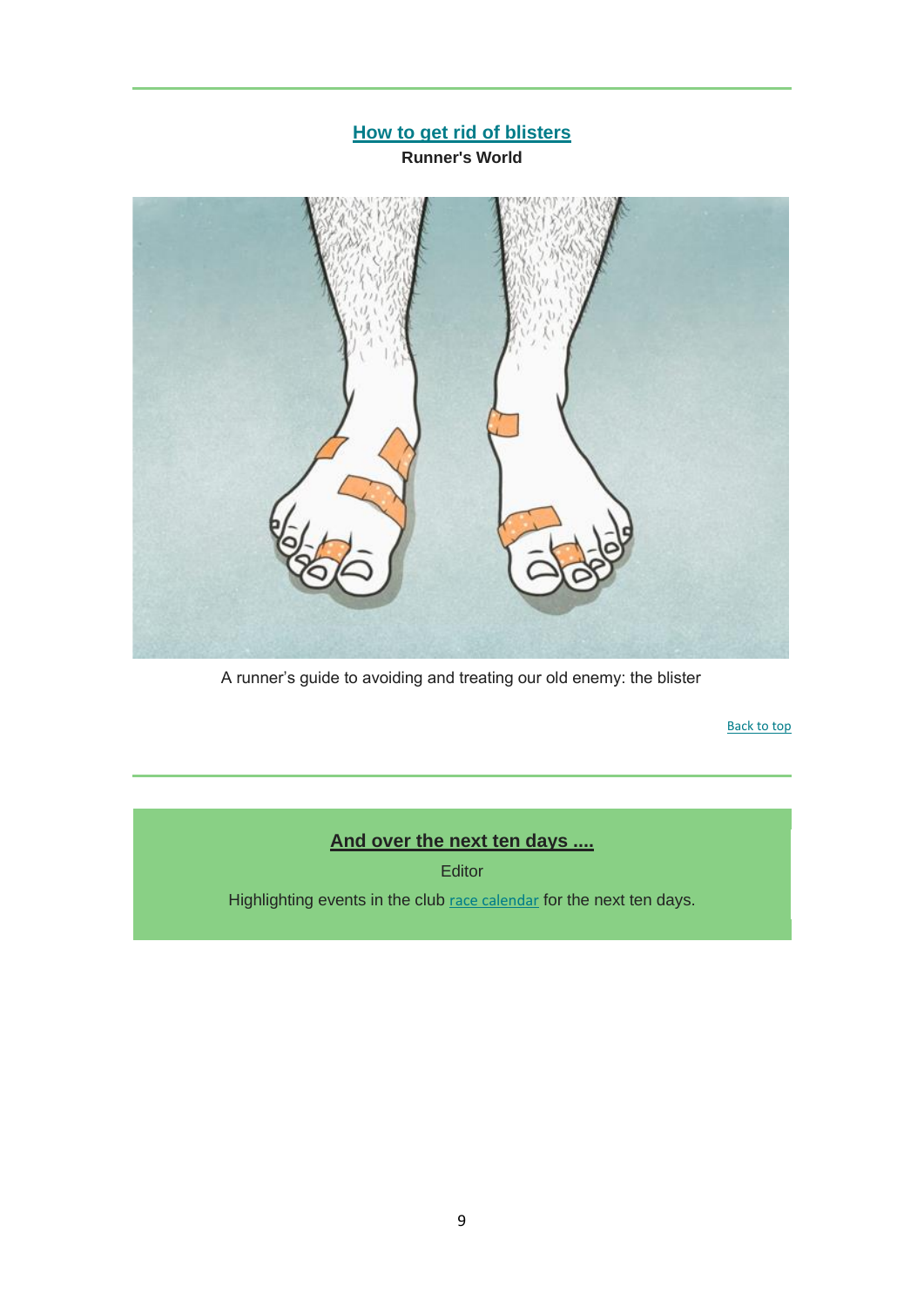#### **LRC Race Diary**

| <b>Today</b>       | Wednesday, June 1 $\blacktriangledown$        |  | <b>form</b> Week Month Agenda |
|--------------------|-----------------------------------------------|--|-------------------------------|
| Wednesday, June 1  |                                               |  |                               |
| 6:00 <sub>pm</sub> | Bedgebury 10k & 5k                            |  |                               |
| 6:45pm             | LRC coaching                                  |  |                               |
| $7:00$ pm          | Chase the Sun Hyde Park 5k & 10k              |  |                               |
| $10:00$ pm         | Club run (Scott McD)                          |  |                               |
| Thursday, June 2   |                                               |  |                               |
| 8:00am             | Club running (Tom C)                          |  |                               |
| 9:00am             | Club run (Kevin)                              |  |                               |
| 9:00am             | Game Over Challenge 10k-Ultra (Gravesend)     |  |                               |
| Friday, June 3     |                                               |  |                               |
| 9:30am             | Jubilee Queen Elizabeth Olympic Park 5k & 10k |  |                               |
| Saturday, June 4   |                                               |  |                               |
| 9:00am             | East Grinstead parkrun Jubilee brunch         |  |                               |
| 9:00am             | Club running                                  |  |                               |
| 10:00am            | Club running                                  |  |                               |
| Sunday, June 5     |                                               |  |                               |
| 8:30am             | Lewes 3 Peaks guided run                      |  |                               |
| 9:00am             | Medway 10k                                    |  |                               |
| 10:00am            | Mud Monsters 5k-20k (East Grinstead)          |  |                               |
| 10:00am            | Surrey & Sussex & Veterans AC Masters Champs  |  |                               |

#### Tuesday, June 7

| Tuesday, June 7    |                                                 | ▲ |
|--------------------|-------------------------------------------------|---|
| $7:00 \text{pm}$   | Club running (Summer Series no.2)               |   |
| Wednesday, June 8  |                                                 |   |
| $6:45$ pm          | LRC coaching                                    |   |
| Thursday, June 9   |                                                 |   |
| $7:00$ pm          | Club running                                    |   |
| 8:00 <sub>pm</sub> | LRC quiz team                                   |   |
| Friday, June 10    |                                                 |   |
| $7:00$ pm          | Hankley Common Sunset 10k                       |   |
| Saturday, June 11  |                                                 |   |
| 9:00am             | Club running                                    |   |
| 9:00am             | East Grinstead parkrun                          |   |
| 9:00am             | London Spring 10k                               |   |
| 10:00am            | Club running                                    |   |
| 10:00am            | South Downs Marathon & Half                     |   |
| Sunday, June 12    |                                                 |   |
| 8:00am             | Weald Challenge Trail Races                     |   |
| 9:00am             | Great British Bake Run 5k to Ultra (Egham)      |   |
| 9:00am             | Dorking 10 mile (GP & Surrey Road League) & 10k |   |

If you ever see any errors in the diary, or think we should add an event, please email details to [editor@lingfieldrunningclub.co.uk](mailto:editor@lingfieldrunningclub.co.uk)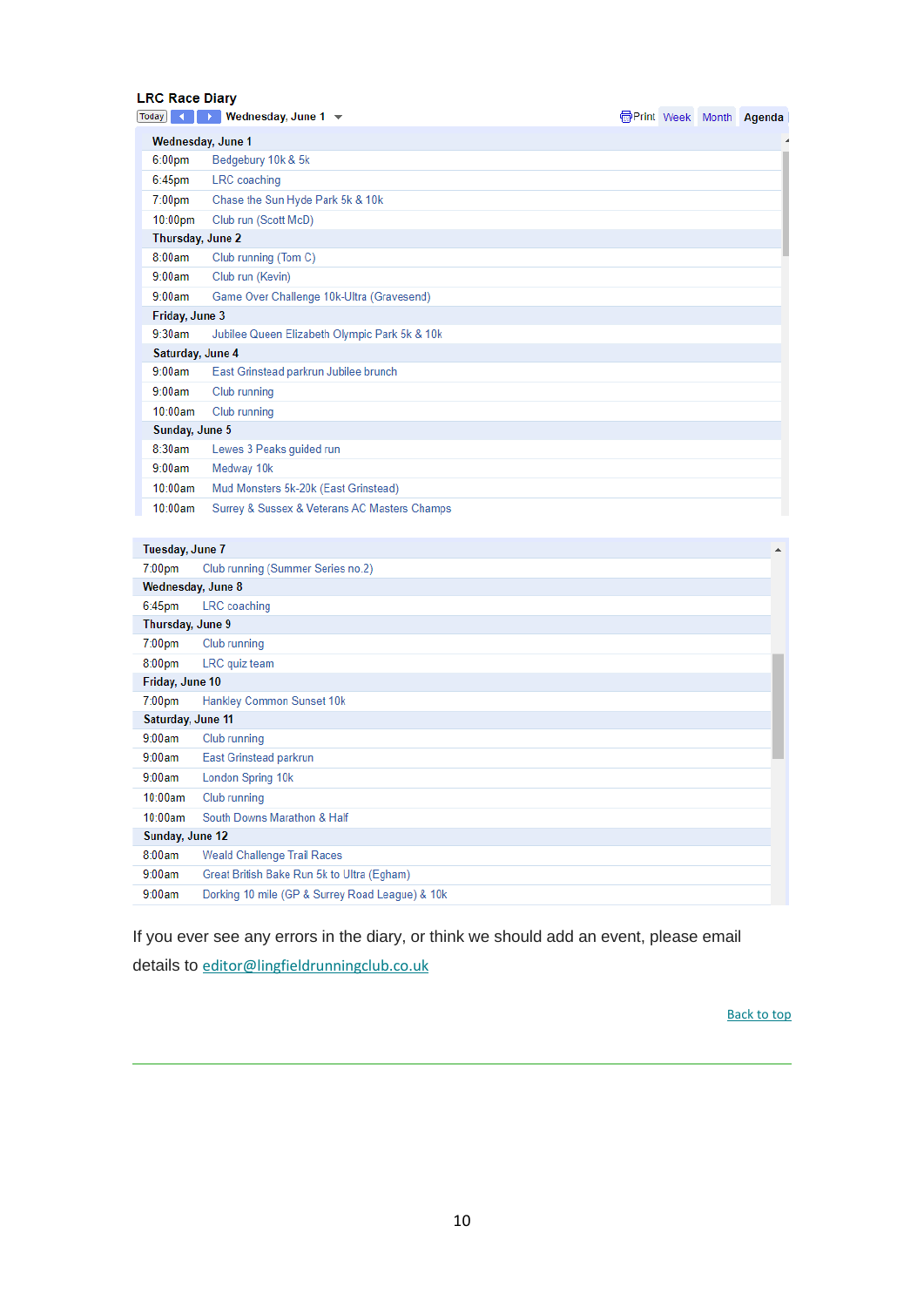# **Reminders from previous weeks**

[Lingfield 10s](https://lingfieldrunningclub.us15.list-manage.com/track/click?u=06ee37595aba77e0e81ded734&id=33608002c0&e=7eacd48f96) **– Sunday 3 rd July**

**Chris Rance**

<span id="page-10-0"></span>

#### Hello everyone

Following on from a two year break, the Lingfield 10s will be returning this year on Sunday 3<sup>rd</sup> July, with the races starting at 9:30am. And, for the very first time, we will be employing chip timing for all competitors.

The event consists of two races - a 10 mile and a 10k, with the event headquarters at Lingfield College.

The event is organised and run by members of Lingfield Running Club, and all the profits from the event are donated to local charities.

For the event to be successful, we need your help, as an event this size cannot go ahead without considerable help from the Lingfield Running Club members.

As we did last time, we are allowing Lingfield Running Club members to enter the race if they wish to do so. We do expect any Running Club members participating in the race to make themselves available for a volunteering duty that would take place either before the 3<sup>rd</sup> July (erecting signage on course on the Saturday afternoon, clearing vegetation from the route in the weeks before) or on the day (car park duties, checking signage on route, etc.).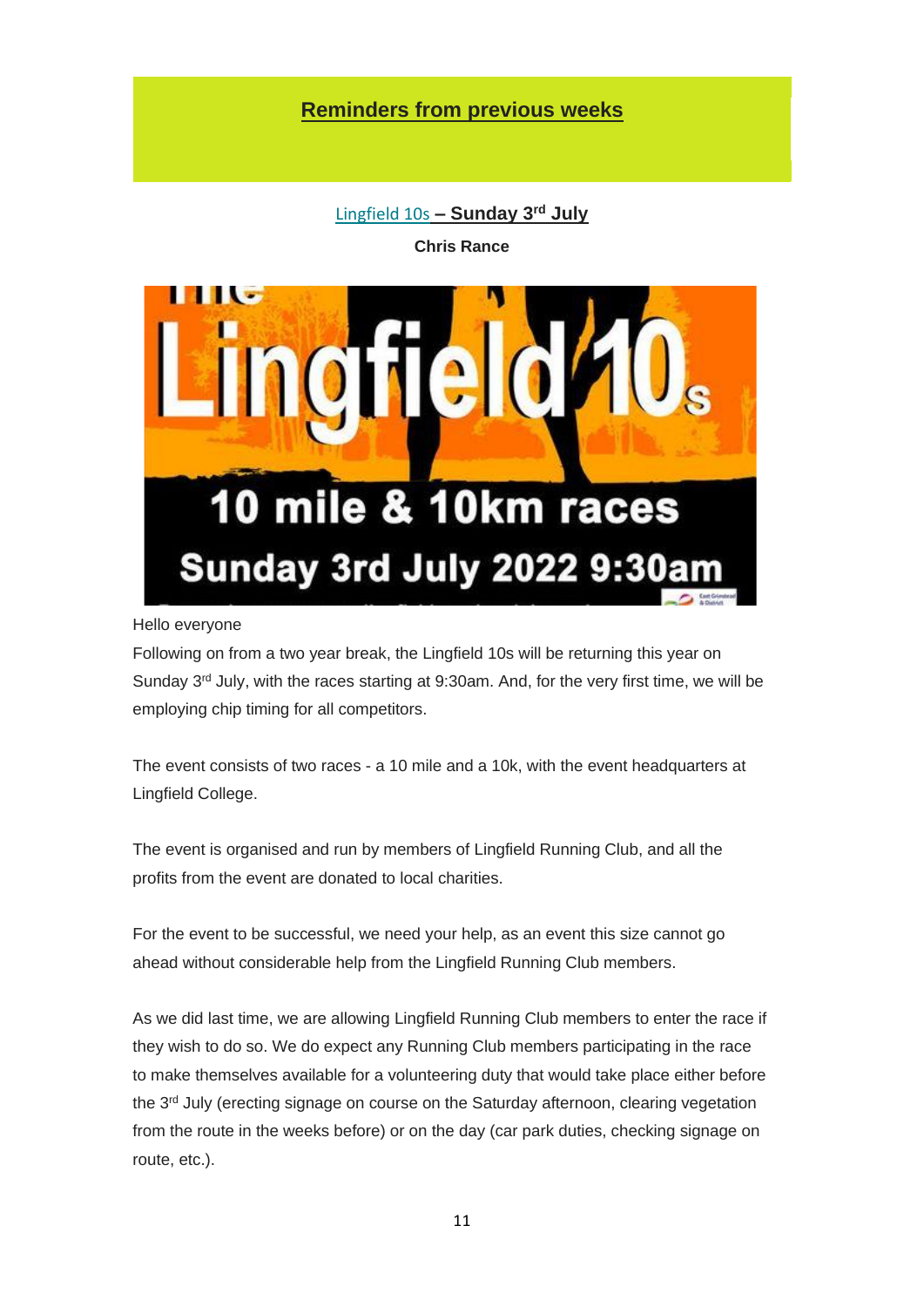First Aid: We need to have first-aiders around the course. (In addition to the Paramedic Team we will have stationed at the start and finish area) These people need to hold a current first-aid qualification.

If you (or friends and family) are able to help or you plan to run the race, please email [chris\\_rance@yahoo.co.uk](mailto:chris_rance@yahoo.co.uk) with the following information,

- Name or names
- email addresses
- mobile phone numbers.

#### Indicating

- 1. If you are available to help on Sunday the 3rd July.
- 2. And/or if you are available to help on or before Sat the  $2^{nd}$  July with event preparation
- 3. If you a qualified first aider, and are willing to help in this capacity on the day
- 4. If you intend to enter and race in the Lingfield 10's, and hence be allocated a volunteering duty before the race starts, and whether you would like this on the Saturday, or on the Sunday prior to the race starting

All the details of the event are on the club website. [https://lingfieldrunningclub.co.uk/lingfield-10s/](https://lingfieldrunningclub.us15.list-manage.com/track/click?u=06ee37595aba77e0e81ded734&id=a032b55f59&e=7eacd48f96) Best Regards

Chris Rance - 07801-045964 ([Chris\\_Rance@yahoo.co.uk](mailto:Chris_Rance@yahoo.co.uk)) On behalf of the Lingfield 10s committee

[Back to top](#page-0-0)

[Back to top](#page-0-0)

# <span id="page-11-0"></span>**Link to book a place for the coaching session**